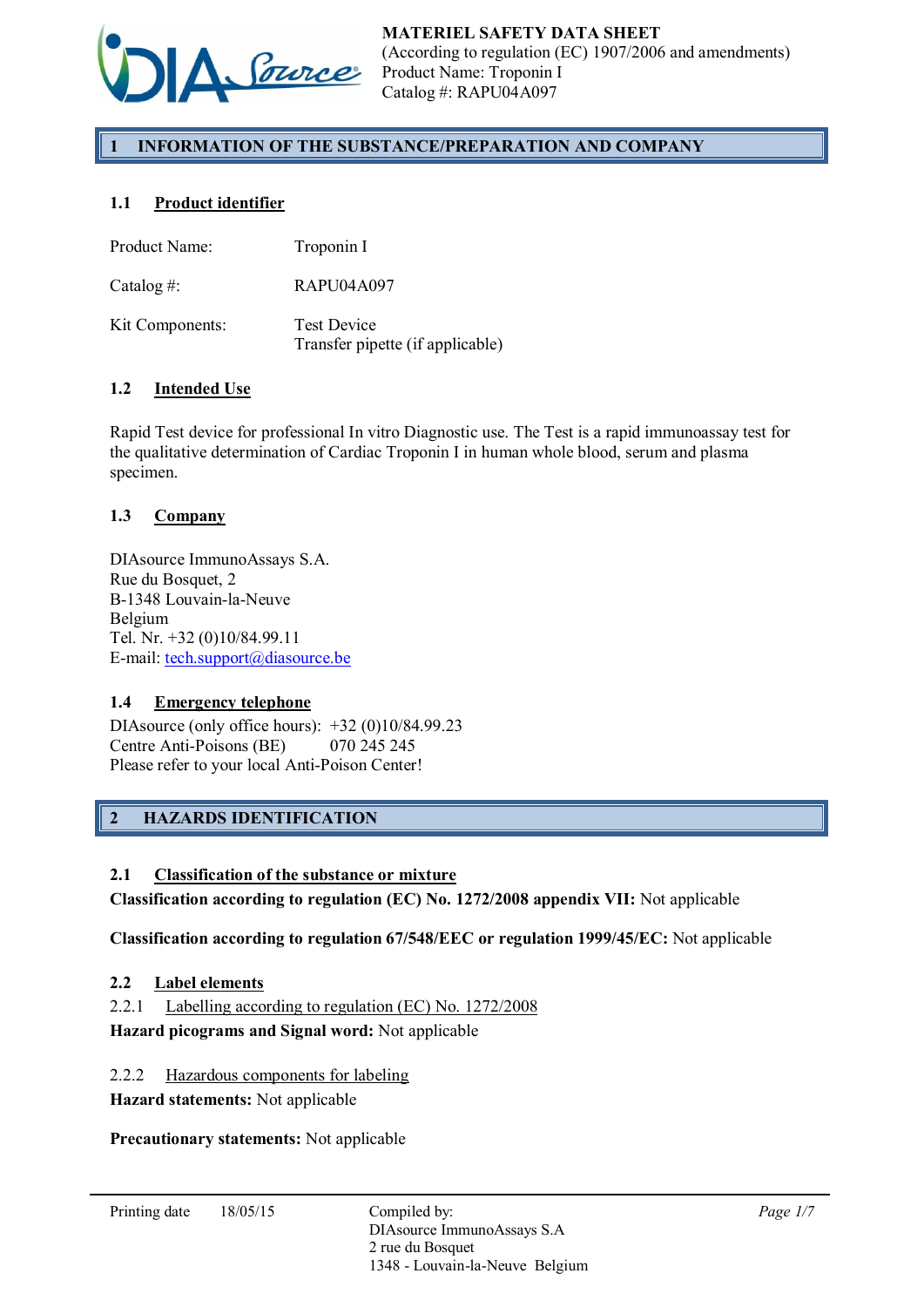# MATERIEL SAFETY DATA SHEET



(According to regulation (EC) 1907/2006 and amendments) Product Name: Troponin I Catalog #: RAPU04A097

## 2.3 Other hazards

This substance/mixture contains no components that are assessed to be either persistent, bioaccumulative and toxic (PBT), or very persistent and very bioaccumulative (vPvB).

## 3 COMPOSITION/INFORMATION ON INGREDIENTS

## Mixture

### Description of the mixture:

In vitro diagnostic medical device. Test strip impregnated with dried chemical / biochemical reagent, is cased in plastic cassette

#### Hazardous ingredients:

The product contains no substances which at their given concentration, are considered to be hazardous to health.

### Additional information:

Not applicable

# 4 FIRST AID MEASURES

## 4.1 Description of first aid measures

General advice: Do not leave the victim unattended.

| <b>After Inhalation</b> | Not expected to be an inhalation hazard with any component in this kit.             |
|-------------------------|-------------------------------------------------------------------------------------|
| After skin contact      | Contact with the test strip contained within the test cassette is unlikely.         |
| After eye contact       | Contact with the test strip contained within the test cassette is unlikely.         |
| <b>After Ingestion</b>  | If a component of this kit is ingested, wash mouth out with water. If irritation or |
|                         | discomfort occurs, seek medical attention.                                          |

## 4.2 Most important symptoms and effects, both acute and delayed

No data available

## 4.3 Indication of any immediate medical attention and special treatment needed

No data available

# 5 FIRE FIGHTING MEASURES

#### 5.1 Extinguishing media

| Suitable            | Use extinguishing measures that are appropriate to local circumstances and |
|---------------------|----------------------------------------------------------------------------|
| extinguishing media | the surrounding environment.                                               |
| Unsuitable          | Use fire-extinguishing methods suitable to surrounding conditions.         |
| extinguishing media |                                                                            |

### 5.2 Special hazards arising from the substance or mixture

No data available

## 5.3 Advice for fire fighters

No data available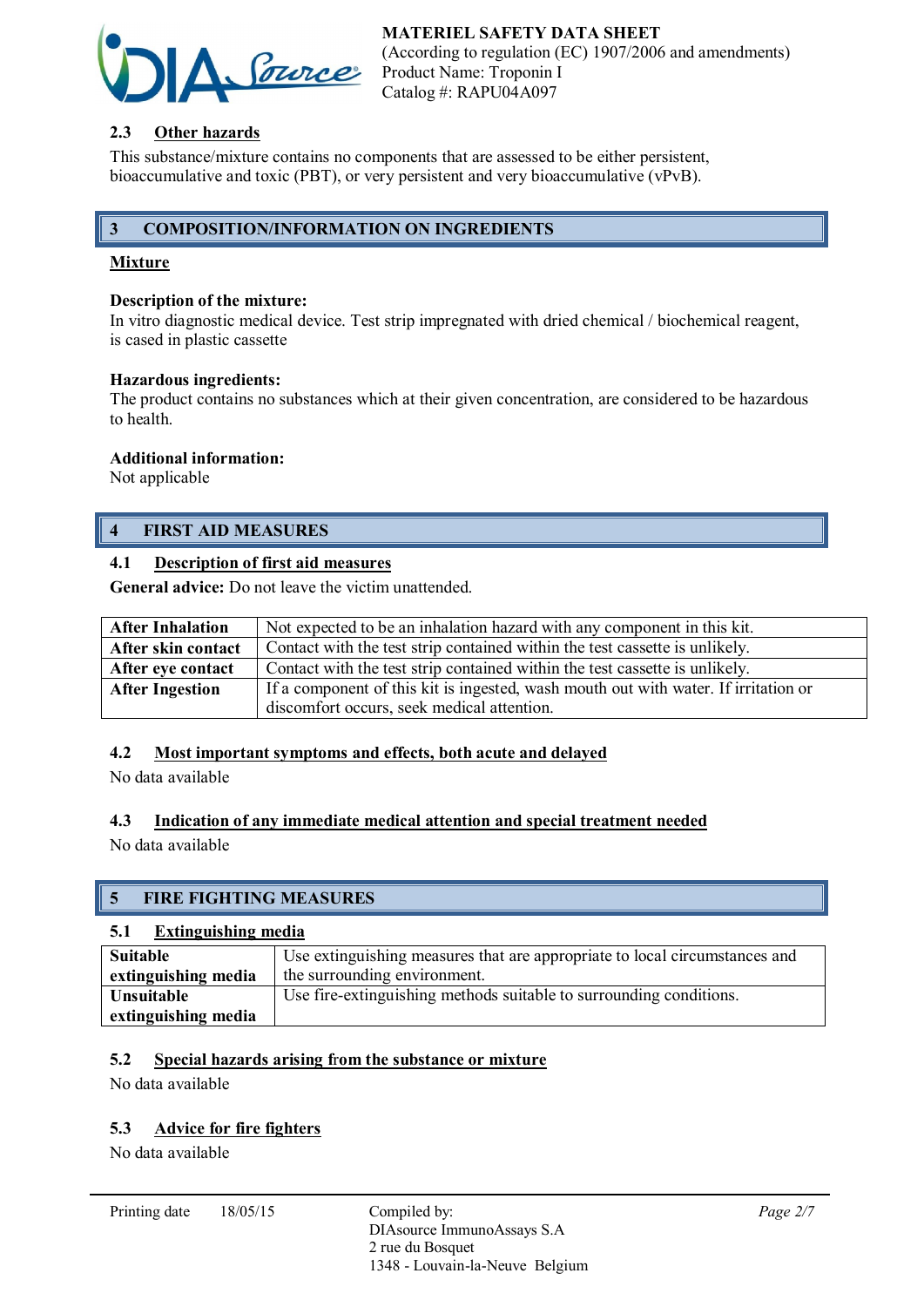

# 6 ACCIDENTAL RELEASE MEASURES

## 6.1 Personal precaution, protective equipment and emergency procedures

Test strip of this kit contains materials of biological origin. Avoid personal contact. Use Universal Precautions during clean-up procedures involving patient samples.

### 6.2 Environmental Precautions

No environmental hazard is anticipated provided that this material is handled and disposed of with due care.

## 6.3 Methods and material for containment and cleaning-up

Pick up and arrange disposal. Sweep up and shovel. Keep in suitable, closed containers for disposal.

### 6.4 Reference to other sections

Collect material and dispose of waste according to section 13.

## 7 HANDLING AND STORAGE

### 7.1 Precautions for safe handling

Adhere to good laboratory practices (GLP) Wash hands before breaks and at the end of work.In areas where work, do not eat, drink or smoke.

### 7.2 Conditions for safe storage, including any incompatibilities

To maintain efficacy, store according to instruction in package insert.

## 7.3 Specific Use(s)

Rapid immunoassay for the qualitative detection of Cardiac Troponin I (cTnI) in human whole blood, serum and plasma specimen.

## 8 EXPOSURE CONTROLS/PERSONAL PROTECTION

#### 8.1 Control parameters

The product does not contain any relevant quantities of materials with critical values that have to be monitored in the workplace.

#### 8.2 Exposure controls

### 8.2.1 Appropriate engineering controls

This kit contains no substances with occupational exposure limit values.

#### 8.2.2 Personal protective equipment:

| General protective and                                                                                   | Adhere to good laboratory practices (GLP)          |  |
|----------------------------------------------------------------------------------------------------------|----------------------------------------------------|--|
| hygienic measures                                                                                        | Wash hands before breaks and at the end of work.   |  |
| <b>Respiratory protection</b>                                                                            | Not required                                       |  |
| <b>Protective gloves</b>                                                                                 | Disposable gloves                                  |  |
| <b>Material of gloves</b>                                                                                | Latex/natural rubber                               |  |
| Gloves resistance is not critical when the product is handled according to<br><b>Penetration time of</b> |                                                    |  |
| glove material                                                                                           | the instruction for use.                           |  |
| <b>Eye Protection</b>                                                                                    | Safety glasses recommended while handling specimen |  |
| Printing date<br>18/05/15                                                                                | Compiled by:<br>Page $3/7$                         |  |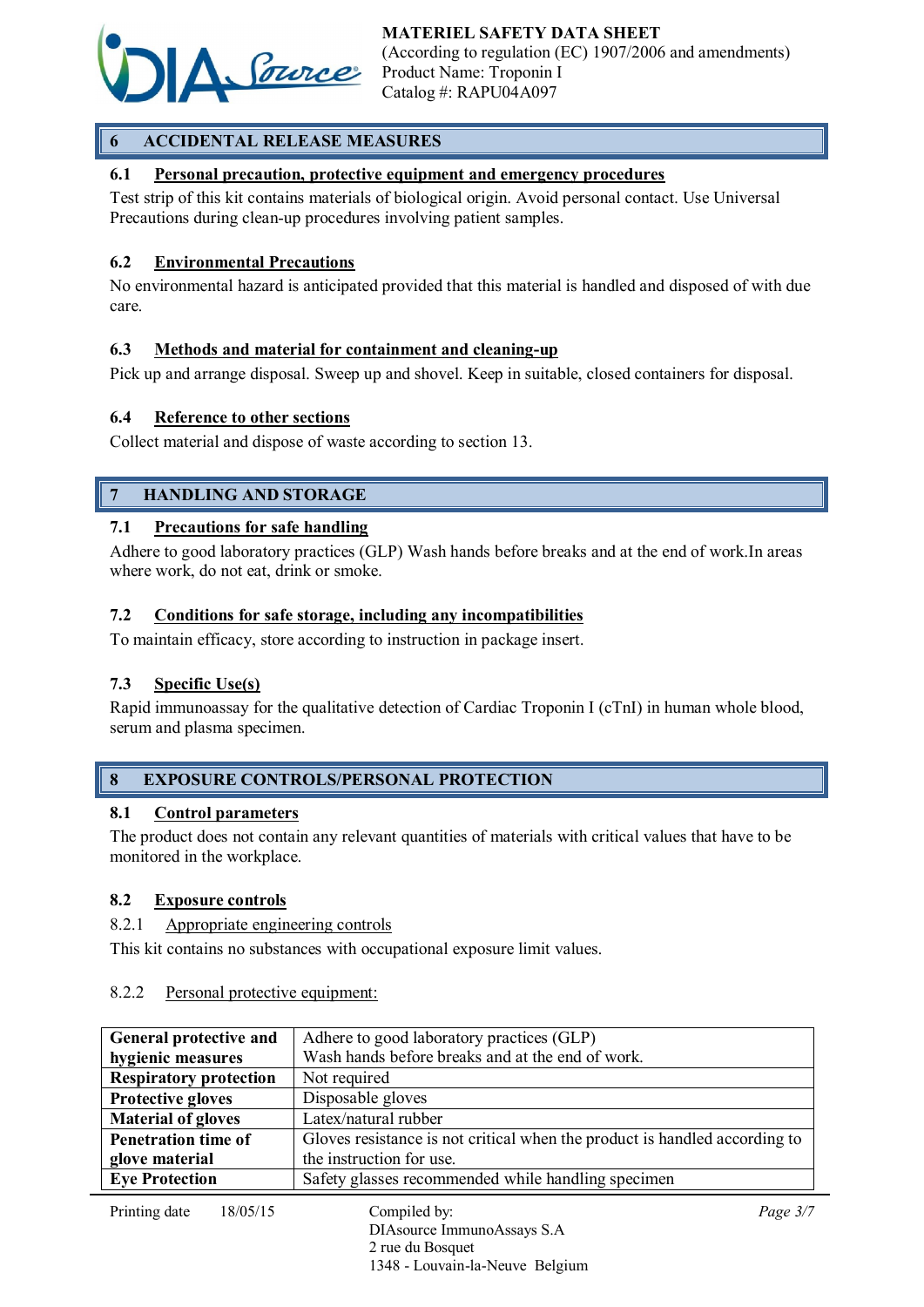

**Body protection** Wearing a Lab coat recommended while handling specimen

## 8.2.3 Enviromental exposure controls

There are no special precautions and measures. See section 6 and 7!

# 9 PHYSICAL AND CHEMICAL PROPERTIES

### 9.1 Information on basic physical and chemical properties

| <b>Physical State</b>        | Solid                                                                   |
|------------------------------|-------------------------------------------------------------------------|
| Appearance                   | Laminated test strip, housed in a plastic holder                        |
| Odour                        | Odourless                                                               |
| <b>Odour threshold</b>       | not established                                                         |
| <b>Flash point</b>           | not established                                                         |
| Self-igniting                | The product is not self-igniting                                        |
| Danger of explosion          | There is no substances in the kit could lead to the danger of explosion |
| <b>Melting point</b>         | not established                                                         |
| <b>Boiling point</b>         | not established                                                         |
| Vapour pressure              | not established                                                         |
| Density $(20^{\circ}C)$      | not established                                                         |
| $pH$ -value at $20^{\circ}C$ | not established                                                         |
| Solubility in water          | Not soluble                                                             |

### 9.2 Other safety information

Other physical-chemical data were not determined.

# 10 STABILITY AND REACTIVITY

### 10.1 Reactivity

No dangerous reaction known under condition of normal use.

## 10.2 Chemical Stability

The product is stable in accordance with the recommended storage conditions.

#### 10.3 Possibility of hazardous reactions

Stable under recommended storage conditions. No hazards to be specially mentioned.

#### 10.4 Conditions to Avoid

No information available.

## 10.5 Incompatible materials

No dangerous reaction known under condition of normal use.

## 10.6 Hazardous Decomposition Products

No data available.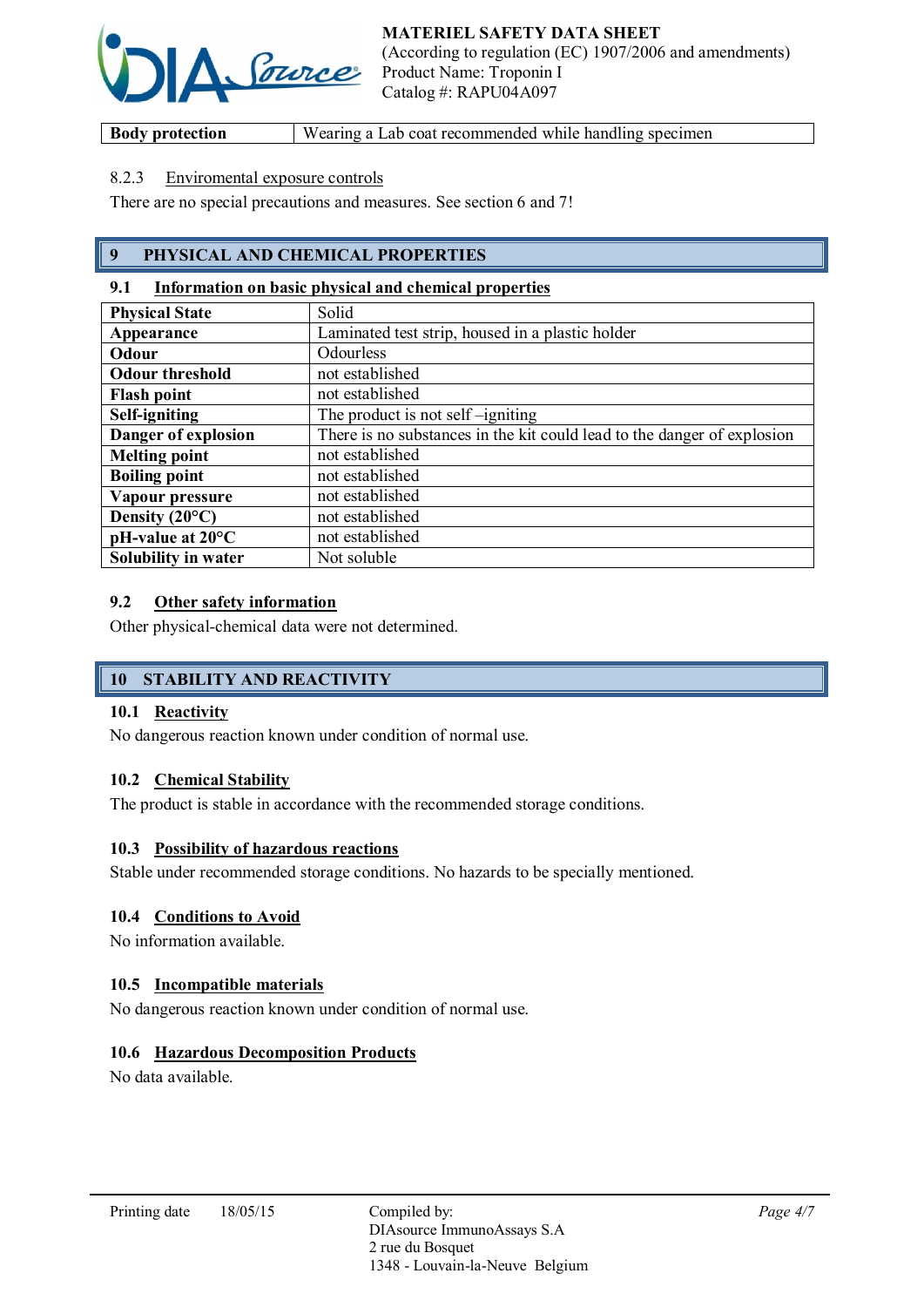

# 11 TOXICOLOGICAL INFORMATION

## 11.1 Information on toxicological effects

| <b>Acute toxicity</b>            | No data available |
|----------------------------------|-------------------|
| <b>Irritation</b>                | No data available |
| Corrosivity                      | No data available |
| <b>Sensitisation</b>             | No data available |
| <b>Repeated dose toxicity</b>    | No data available |
| Carcinogenicity                  | No data available |
| <b>Mutagenicity</b>              | No data available |
| <b>Toxicity for reproduction</b> | No data available |

# 12 ECOLOGICAL INFORMATION

### 12.1 Toxicity

Quantitative data on the toxic effects of this product is not available.

### 12.2 Persistence and degradability

No data available.

### 12.3 Bioaccumulation

No data available.

### 12.4 Mobility in soil

No data available.

## 12.5 Results of PBT and vPvB assessment

This kit does not contain any substances that are assessed to be a PBT or vPvB.

#### 12.6 Other adverse effects

No data available.

## 13 DISPOSAL CONSIDERATIONS

#### 13.1 Waste treatment methods

| <b>Product</b>           | Used devices and other contaminated materials should be disposed of<br>as extremely biohazardous waste. To ensure compliance with anti-<br>pollution and other laws of the country concerned, we recommend that<br>you contact the relevant (local) authorities and/or an approved<br>waste disposal company for information. |
|--------------------------|-------------------------------------------------------------------------------------------------------------------------------------------------------------------------------------------------------------------------------------------------------------------------------------------------------------------------------|
| European waste catalogue | 18 01 03 wastes whose collection and disposable is subject to special                                                                                                                                                                                                                                                         |
|                          | requirements in order to prevent infection.                                                                                                                                                                                                                                                                                   |
| Packaging                | Disposal must be made in accordance with local waste management<br>regulations. Contaminated packaging must be disposed of in the same<br>manner as the product.<br>Non-Contaminated packaging materials may be recycled. Contact your                                                                                        |
|                          | local service providers for further informations.                                                                                                                                                                                                                                                                             |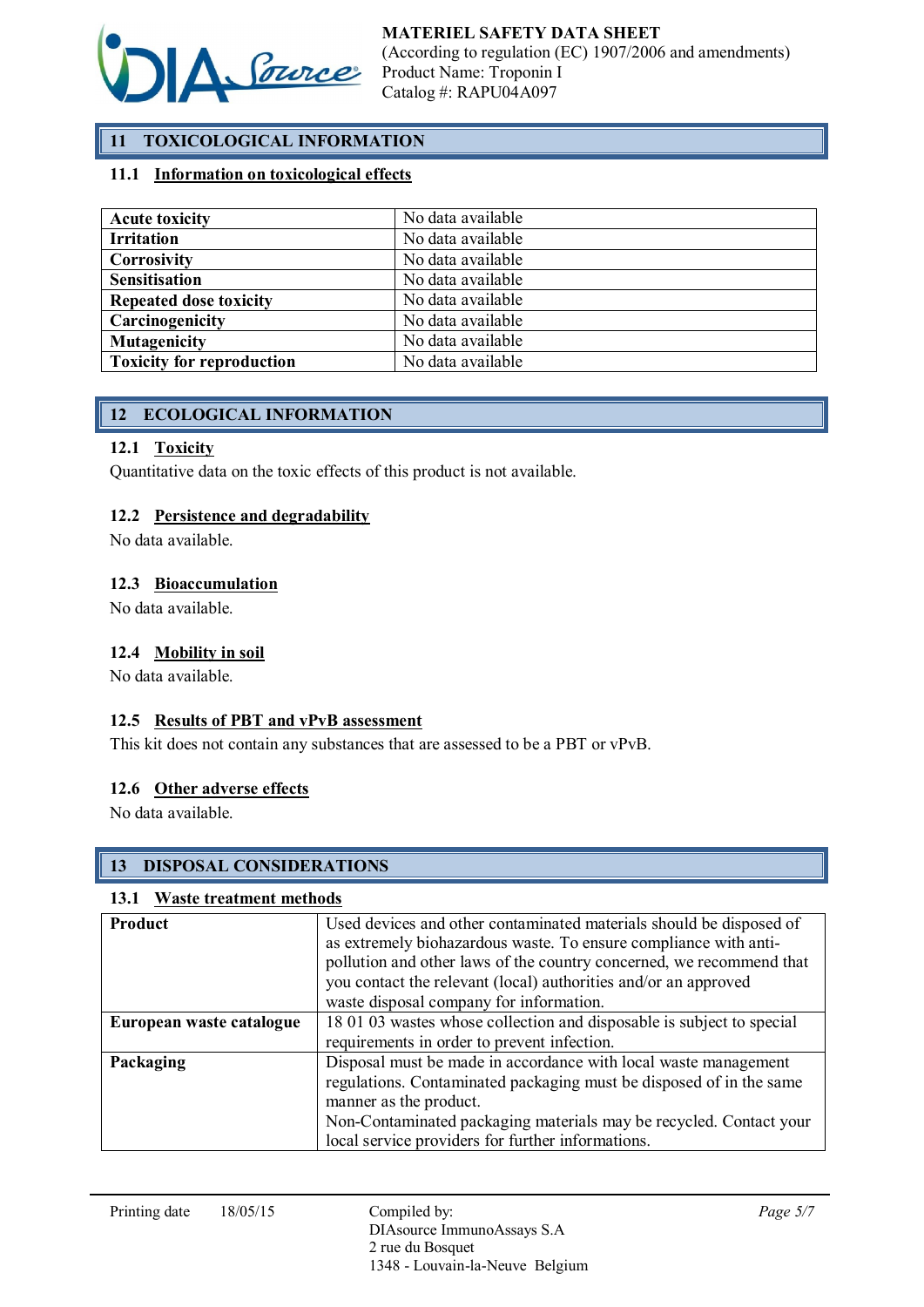

# 14 TRANSPORT INFORMATION

14.1 UN-Number

Not applicable

## 14.2 UN proper shipping name

ADR/RID: Not applicable IMDG-Code / ICAO-TI / IATA-DGR: Not applicable

## 14.3 Transport hazard class

No hazardous good.

# 14.4 Packing group

Not applicable

# 14.5 Environmental hazards

## ADR/RID / IMDG-Code / ICAO-TI / IATA-DGR: No Marine Pollutant: No

## 14.6 Special precautions for user

See sections 6-8.

# 14.7 Transport in bulk according to Annex II of MARPOL 73/78 and the IBC Code

Delivery will only be taken in suitable and regulatory approved packaging.

# 15 REGULATORY INFORMATION

## 15.1 Safety, health and environmental regulation/legislation specific for the substance or mixture

EU regulations: Not applicable Germany: Not applicable

## 15.2 Chemical Safety Assessment

The mixture was not subjected to security assessment.